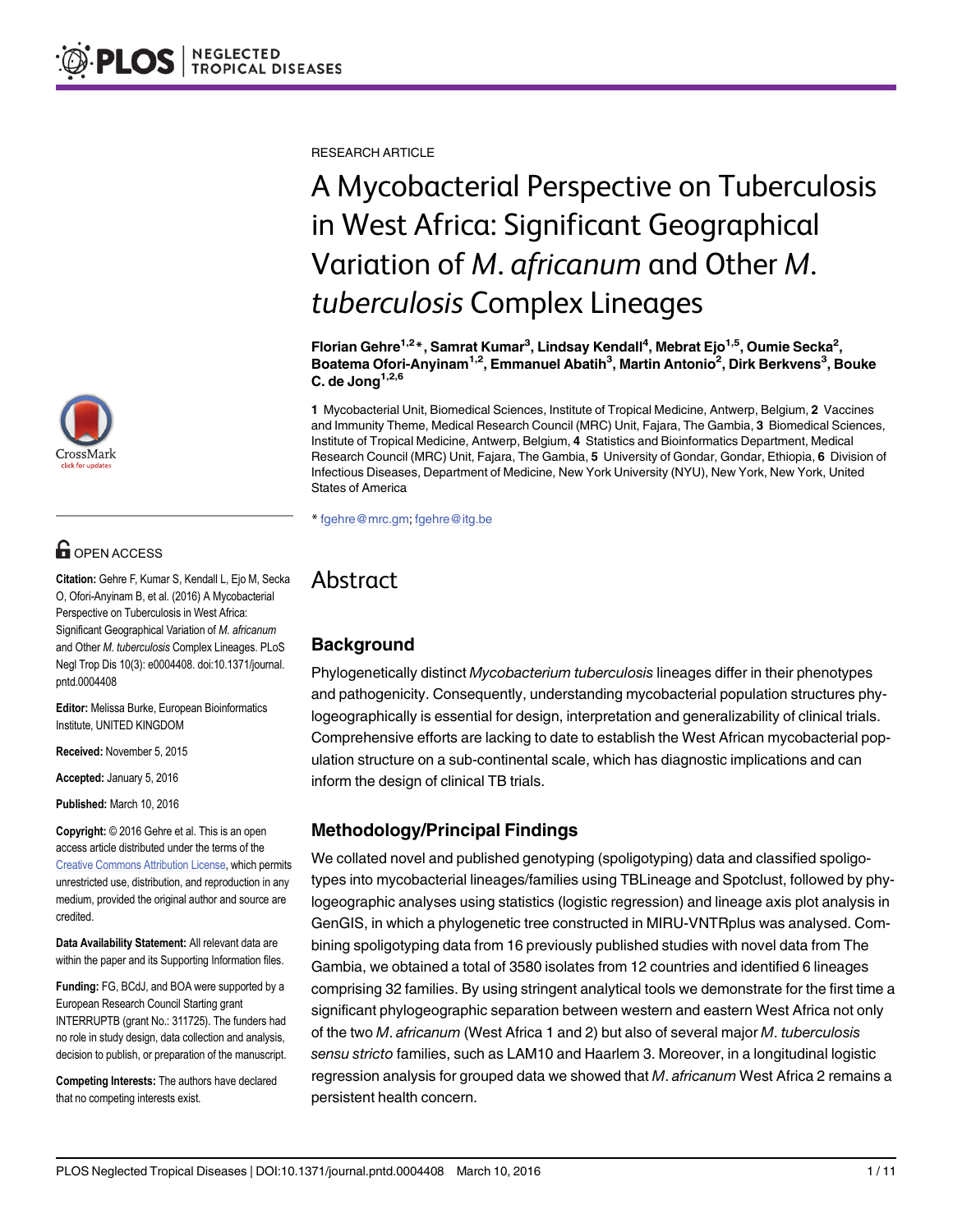#### <span id="page-1-0"></span>Conclusions/Significance

Because of the geographical divide of the mycobacterial populations in West Africa, individual research findings from one country cannot be generalized across the whole region. The unequal geographical family distribution should be considered in placement and design of future clinical trials in West Africa.

## Author Summary

Tuberculosis is caused by bacteria belonging to the Mycobacterium tuberculosis complex (MTBc), which consists of seven major, phylogenetically distinct lineages and their families. West Africa is the only region in the world where, besides the common M. tuberculosis lineages, the two M. africanum lineages are endemic. We demonstrate that the composition of the mycobacterial population in the western part of West Africa significantly differs from the one in the eastern part. This documented variation will impact on generalizability and interpretation of clinical trials outcomes. Therefore future trial designs need to consider the geographical diversity of underlying mycobacterial populations.

## Introduction

West Africa consists of 15 countries with 245 million inhabitants ([S1A Fig](#page-8-0)), 13 of which belong to the world's 42 countries with the lowest human development index [[1](#page-8-0)]. Consequently, it faces great challenges in controlling infectious diseases, such as tuberculosis (TB). Clinical trials investigating the local health needs are much needed to understand and tackle the TB epidemic in West Africa.

The composition of the endemic mycobacterial population infecting human study subjects can have a major impact on TB clinical trial outcomes and should ideally be accounted for in the planning phase of any project [\[2](#page-8-0)]. Considering bacterial variation between study sites is also essential to estimate to what extent country-specific results can be generalised to the whole of West Africa.

The MTBc can be divided into six major lineages, comprised of the Indo-Oceanic (L1), East-Asian (L2), Central Asian (L3), Euro-American lineages (L4) and the two endemic African lineages M. africanum West Africa 1 (MAF1, L5) and M. africanum West Africa 2 (MAF2, L6) [\[3\]](#page-9-0). Although MAF1 seems to be disappearing in some countries, the longitudinal development of MAF2 is not known. Each of these phylogenetically distinct lineages can be further differentiated into mycobacterial families, such as, amongst others, the Latin-American-Mediterranean (LAM) or Haarlem families within the Euro-American lineage [\[3](#page-9-0)].

Interestingly and for reasons not understood, West Africa is the only region in the world in which all of the six major human lineages are present. This exceptional diversity necessitates future West African trials to be adjusted for this unique bacterial variability—even more than trials in other parts in the world. Therefore the scope of the present publication was to describe the geographical distribution and spatial variations of mycobacterial families across the region.

#### Methods

#### Search strategy and spoligotype analysis

We searched Pubmed using terms "spoligotype", "spoligotyping" with respective country names. Studies on pulmonary TB up to December 2014 were included, in which spoligotypes on all isolates were available. Individual spoligotypes designated as mixed infections were excluded. In case several publications analysed the same dataset, the most comprehensive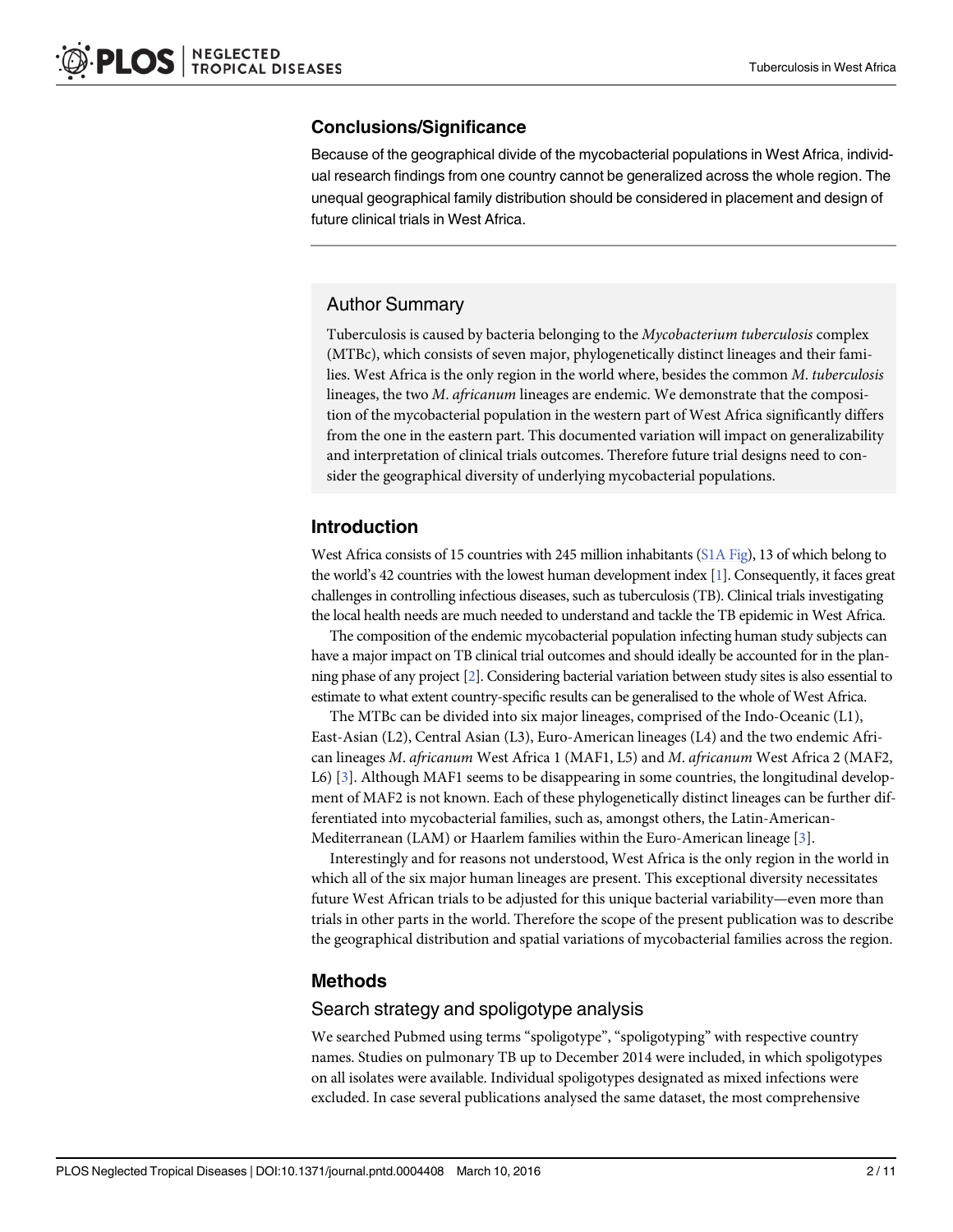<span id="page-2-0"></span>collection was selected. M. bovis studies, conducted in high risk populations (abattoir staff) were excluded. To assign mycobacterial families to isolates, and to ensure comparability between different datasets, we re-analysed extracted spoligotype information using a standardized approach. Isolates were classified into families using the online platform "Spotclust" at the default settings. For *M. africanum* isolates, Spotclust identifies, but does not distinguish between MAF1 and 2. Therefore "TBLineage" was further applied to M. africanum isolates previously identified by Spotclust [\[4](#page-9-0)]. Both Spotclust and TB Lineage are mathematical algorithms that were shown to reliably identify mycobacterial lineages and families based on respective signature spoligotype patterns. A detailed description of the algorithms and their performance is described elsewhere [\[4,5](#page-9-0)]. The lineage/family distribution per country/study site was plotted as chloropleth maps generated using QGIS 2.0.1 [\(http://qgis.osgeo.org\)](http://qgis.osgeo.org/).

#### Statistical analysis of geographical genotype distribution

To investigate geographical differences in mycobacterial families across West Africa we split West Africa into a Western and an Eastern region. Western countries include Gambia, Guinea-Bissau, Guinea, Sierra Leone, Ivory Coast, Mali, Senegal, while Eastern countries include Benin, Burkina Faso, Ghana, Niger and Nigeria  $(S1 \text{ Fig})$ . With region as response variable, the proportion of each family was tested univariately using logistic regression, with country fitted as a cluster to account for multiple studies per site.

Families found in one region and not in the other cannot be modelled mathematically because the maximum likelihood for these families does not exist. We defined families with complete separation between regions as 'perfect predictors'.

A two-sided p-value <0.05 was considered statistically significant and a two-sided p-value  $\geq$ 0.05 & <0.10 was considered of borderline significance. No adjustment was made for multiple testing. All analyses were performed using Stata v12.1 (StataCorp. 2011. Stata Statistical Software: Release 12. College Station, TX: StataCorp LP.).

#### GenGIS analysis

Phylogeographic analysis using linear axis analysis in GenGISvs2.2.2 was conducted [\[6](#page-9-0)]. The default GenGIS Africa map was used. A UPGMA phylogenetic tree was constructed from spoligotyping data ( $S2$  Fig) using the publicly available MIRU-VNTRplus software [ $Z$ ] and uploaded into GenGIS allowing for the re-ordering of leaf nodes. A Linear axis plot (10.000 permutations) was run at significance level  $p = 0.001$ .

#### Longitudinal analysis of lineages in The Gambia

Gambian isolates, collected within a TB Case Contact cohort, in which all cases of the Greater Banjul area are recruited  $[8]$  $[8]$  were spoligotyped. Genotyping was approved by the Gambian Government/MRC joint ethics committee. Longitudinal lineage data was modelled using logistic regression for grouped data. The outcome was the number of a particular lineage out of the total number of samples taken in each year. Both lineage and year were fitted as explanatory variables and interactions between the two explored. The multicollinearity between the lineages was avoided by excluding one lineage and fitting the model on the remaining.

#### **Results**

#### The M. tuberculosis complex in West Africa

Of 20 original research articles, four were excluded (based on above criteria), with the remaining 16 covering 12 of 15 West African countries. In total we collected, extracted and (re)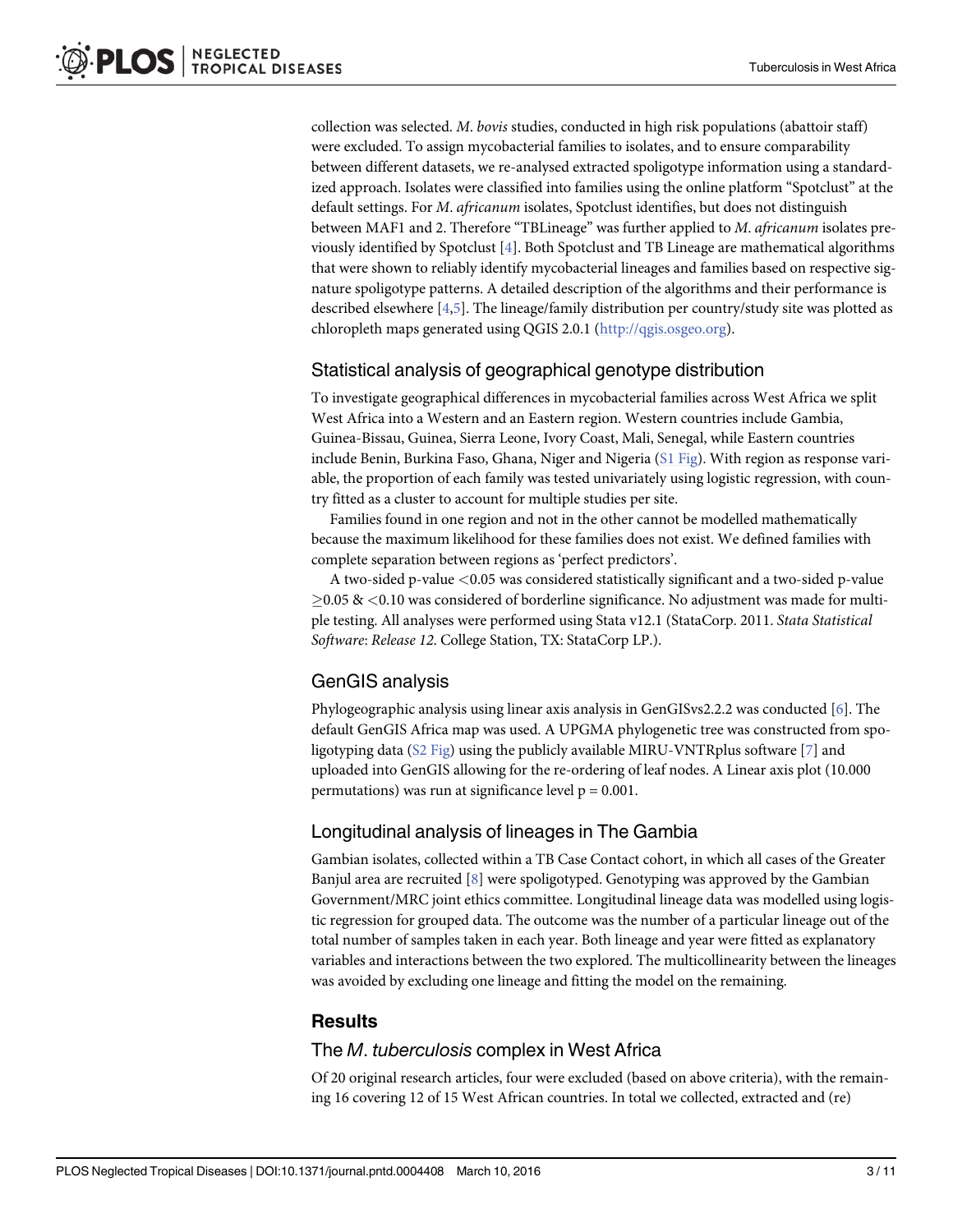<span id="page-3-0"></span>analysed spoligotype information of 3580 isolates, belonging to six major human lineages, of which the Euro-American lineage  $(L4)$ , together with *M. africanum* lineages  $(L5 \text{ and } 6)$  were the main causes of pulmonary TB ([Table 1](#page-4-0)). Thirty-two different mycobacterial families were identified, but 84% of all patients are infected by only eight major families ([Fig 1](#page-5-0)).

Common to most of the countries is the "ill-defined" T1 family. We also confirmed the previously described geographical distribution of two M. africanum lineages [\[24\]](#page-10-0). While MAF1 (L5) has the highest presence in Nigeria/Benin, MAF2 (L6) is mainly found in Gambia/ Guinea-Bissau. Besides MAF2 as a major cause for TB, a variety of Euro-American families (Haarlem 1 and 3, LAM9, amongst others) are prevalent in western West Africa. This is in sharp contrast to eastern West Africa where, besides MAF1, the great majority of TB infections is attributable to only one other dominant family LAM10. A recently introduced family into West Africa is the Beijing family which lead to an outbreak in Cotonou, Benin [[25](#page-10-0)]. The only other place with comparably high numbers of Beijing isolates is Dakar in Senegal. Both cities, Dakar and Cotonou have major international ports.

#### Geographical distribution of mycobacterial families in West Africa

To evaluate whether identified families are geographically equal, we divided West Africa into a Western and Eastern region [\(S1B Fig](#page-8-0)). Univariate logistic regression analysis showed that the proportion of mycobacterial families can serve as predictors for the two regions. 13 out of 32 families were associated with one of the two regions (see [S1 Table\)](#page-8-0). Amongst these were four of the eight major families: LAM10 (perfect predictor at proportion  $\geq 0.12$ ) and MAF1 (p = 0.08) as predictors for the East and Haarlem 3 ( $p = 0.07$ ) and MAF2 ( $p = 0.09$ ) for the West.

To verify the geographic separation of these four major families, which cause 51% of all TB, we carried out an independent phylogeographic analysis using GenGIS software ( $Fig 2$ ). We constructed an UPGMA tree based on 279 unique Haarlem 3, MAF1/2 and LAM10 spoligotypes, which was superimposed onto geographic locations and mycobacterial family distributions of the study sites ( $Fig 2A$ ). In case of geographical separation, one expects significantly less crossings between the phylogenetic tree and the spoligotype distribution in the study sites than by mere chance. A linear axis analysis ( $p<0.001$ , 10.000 permutations) identified several orientations of the tree's geographical axis that resulted in less than the 9759.5 crossings expected by chance. [Fig 2B](#page-6-0) demonstrates that geographical separation occurs at various geographical axis angles, with the least crossings (9144) at 228.1 $\textdegree$  [\(Fig 2A](#page-6-0)). Although spoligotyping might have led to minor misclassifications of MAF1/MAF2 isolates in our phylogenetic analyses [\(S2 Fig](#page-8-0)), we expect such misclassification to result in an unbiased underestimation of the observed geographical separation.

#### Longitudinal development of lineages in The Gambia

1164 consecutive TB patients were recruited between 2002–2010. Logistic regression modelling revealed both a non-significant lineage by time interaction ( $p = 0.38$ ) and a non-significant time main effect ( $p = 0.80$ ). Our analysis therefore indicated that the proportions of lineages are stable over time. The overall lineage percentages, in order of magnitude, are Euro-American 57.2% (95%CI 54.4%-60.0%), MAF2 35.4% (95%CI 32.7%-38.2%), Indo-Oceanic 4.3% (95%CI 3.3%-5.6%), East Asian (Beijing) 2.5% (95%CI 1.7%-3.6%), MAF1 1.0% (95%CI 0.4%- 2.4%) and East African Indian 0.8% (95%CI 0.2%-3.2%) [\(Fig 3\)](#page-7-0).

#### **Discussion**

We confirmed that modern Euro-American strains are the predominant lineage followed by the two *M. africanum* lineages. Although the polyphyletic T1 family  $[26]$  $[26]$  $[26]$  is rather equally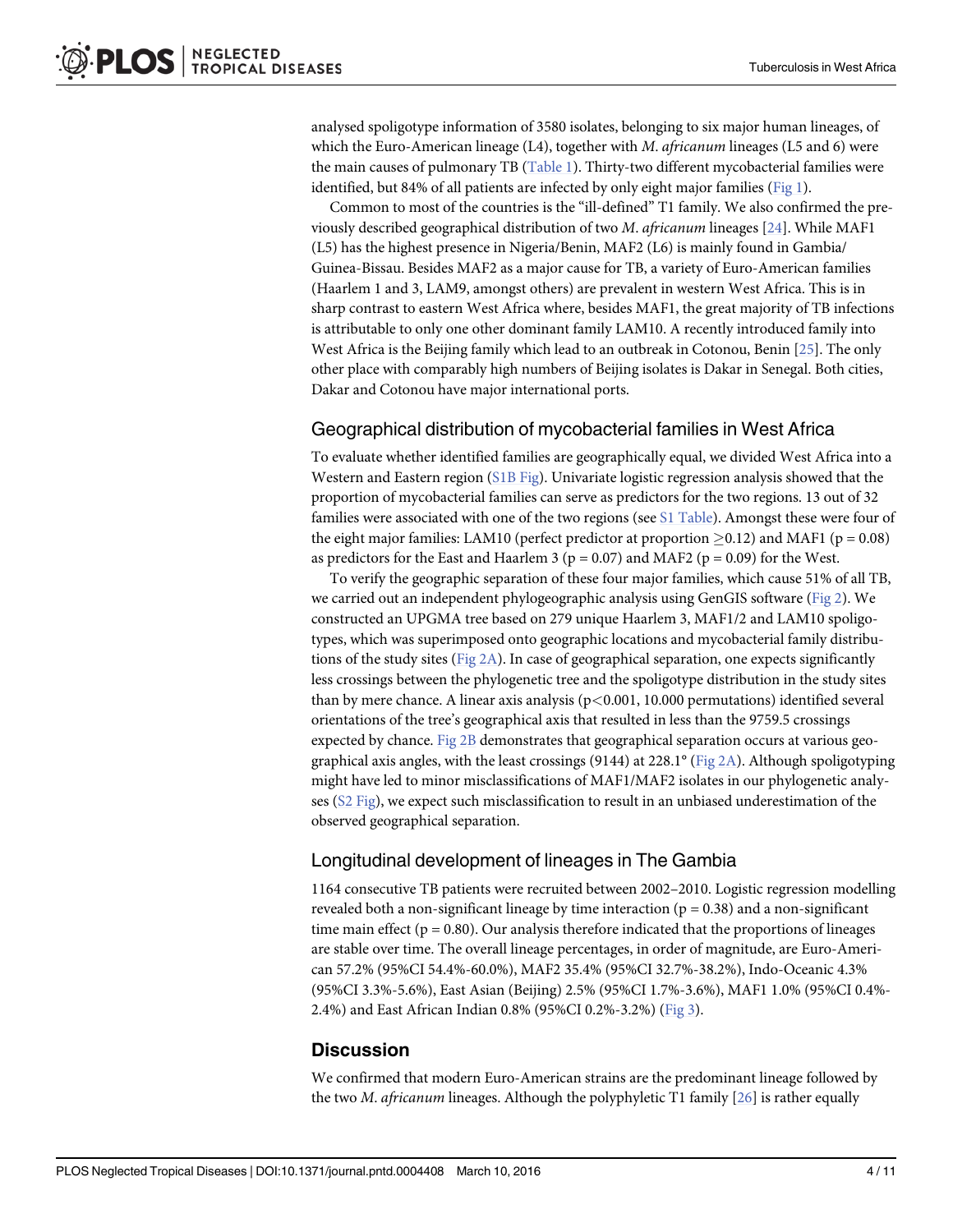<span id="page-4-0"></span>

|                                            |                                        |                                       |                          |                     |                                                      |                          |                           |                          |               |                         |                  |                     |                |                       |                       |                       |                       | Mycobacterial Lineages   |                |                       |                                    |                       |                          |               |                       |                          |                |                           |                    |                                     |                          |                                   |                   |
|--------------------------------------------|----------------------------------------|---------------------------------------|--------------------------|---------------------|------------------------------------------------------|--------------------------|---------------------------|--------------------------|---------------|-------------------------|------------------|---------------------|----------------|-----------------------|-----------------------|-----------------------|-----------------------|--------------------------|----------------|-----------------------|------------------------------------|-----------------------|--------------------------|---------------|-----------------------|--------------------------|----------------|---------------------------|--------------------|-------------------------------------|--------------------------|-----------------------------------|-------------------|
|                                            |                                        |                                       |                          |                     |                                                      |                          | E                         |                          |               | <u>J</u>                | $\mathbf{c}$     |                     |                |                       |                       |                       |                       |                          |                |                       | 2                                  |                       |                          |               |                       |                          |                |                           |                    |                                     | 꼬                        | ٩                                 | Animal<br>strains |
|                                            |                                        |                                       |                          |                     |                                                      |                          | Indo-Oceanic              |                          |               | East<br>Asian           | Central<br>Asian |                     |                |                       |                       |                       |                       |                          |                |                       | Euro American                      |                       |                          |               |                       |                          |                |                           |                    |                                     |                          | M.<br>africanum<br>West<br>Africa |                   |
|                                            |                                        | Mycobacterial<br>Family               |                          |                     | East African<br>Indian (EAI)                         |                          |                           | Family                   |               | Beijing                 | CAS              |                     | Haarlem        |                       | <b>H37Rv-</b><br>Ilke |                       |                       |                          |                |                       | Latin-American-Mediterranean (LAM) |                       | S                        | Family        |                       | T families               |                |                           |                    | X families                          |                          |                                   | M.<br>bovis       |
| Site ID                                    | Ref.                                   | Study<br>year                         | No.<br>Study<br>isolates |                     | $\blacktriangleleft$<br>$\sim$                       | LO.                      | $\boldsymbol{\mathsf{3}}$ | 34                       | 35            |                         |                  | £                   | 운              | 운                     |                       |                       | $\boldsymbol{\alpha}$ | s                        | Z              | $\pmb{\infty}$        | თ                                  | <u>۽</u>              |                          | 36            | F                     | 52                       | ူ              | 14                        | $\bar{\mathbf{x}}$ | X3<br>$\boldsymbol{\mathsf{x}}$     |                          | $\mathbf{\alpha}$                 |                   |
| Benin                                      | $\odot$                                | 2005-<br>2006                         | 192                      | $\circ$             | $\circ$<br>$\circ$                                   | 4                        | $\pmb{\circ}$             | $\overline{\phantom{0}}$ | $\circ$       | $\rm ^{20}$             | $\circ$          | $\mathbf{\Omega}$   | $\circ$        | 13                    | $\mathbf -$           | $\circ$               | $\circ$               | $\circ$                  | $\circ$        | $\boldsymbol{\alpha}$ | $\circ$                            | 56                    | $\circ$                  |               | °                     | $\circ$                  | $\circ$        | ÷                         |                    | $\mathbf{\Omega}$<br>$\circ$        | 60                       | $\frac{2}{3}$                     | $\circ$           |
| <b>Burkina</b><br>Faso                     | $\overline{2}$                         | 2001                                  | $\rm ^{80}$              | $\circ$             | $\circ$<br>$\circ$                                   | $\circ$                  | 4                         | $\circ$                  |               | $\mathbf{r}$            | LO               | $\infty$            | $\circ$        | $\boldsymbol{\omega}$ | $\circ$               | $\circ$               | $\circ$               | $\circ$                  | $\circ$        | $\circ$               | $\mathbf{r}$                       | $\frac{9}{2}$         | $\circ$                  | $\circ$       | 17                    | $\circ$                  | $\circ$        | $\circ$                   |                    | 4<br>$\circ$                        | $\boldsymbol{\alpha}$    | $\overline{1}$                    |                   |
|                                            | $\overline{z}$                         | 2010                                  | 119                      | $\boldsymbol{\sim}$ | $\circ$<br>$\circ$                                   | ÷                        | Ю                         | $\circ$                  |               | $\circ$                 | $\sim$           | $\infty$            | $\circ$        | $\overline{c}$        |                       | $\circ$               | $\circ$               | $\circ$                  | -              |                       | -                                  | 43                    | S                        | $\circ$       | 85                    | $\circ$                  | $\circ$        | $\circ$                   | $\circ$            | 4<br>$\circ$                        | $\circ$                  | $\boldsymbol{\sim}$               | $\circ$           |
| Cape<br>Verde                              | No data<br>available                   |                                       | $\mathbf{r}$             | ï                   | $\blacksquare$                                       | $\mathbf{r}$             | $\blacksquare$            | $\blacksquare$           |               |                         |                  |                     |                | $\blacksquare$        |                       | $\blacksquare$        |                       |                          |                |                       |                                    |                       |                          |               |                       |                          |                |                           |                    |                                     |                          |                                   |                   |
| Gambia<br>$\mathop{\mathsf{F}\mathsf{ne}}$ | $\frac{2}{2}$                          | 2002-<br>2009                         | 884                      | S                   | $\sim$<br>$\circ$                                    | $\tilde{a}$              | 51                        | Ξ                        |               | 8                       | $\sim$           | 8                   | G              | 29                    | Б                     | 88                    | $\frac{5}{1}$         | Б                        | 4              | ÷                     | 7                                  | 34                    |                          |               | 113                   | G                        | 5              |                           | $\circ$            |                                     | $\sim$                   | 324                               | $\circ$           |
|                                            | This<br>study                          | 2012                                  | 280                      | $\circ$             | $\circ$<br>$\circ$                                   | $\sim$                   | $\mathfrak{S}$            | $\boldsymbol{\upsigma}$  |               | $\boldsymbol{\upsigma}$ | $\circ$          | $^{24}$             | $\circ$        | $33\,$                | $\mathbf -$           | $\overline{4}$        | $\mathfrak{g}$        | $\sim$                   | $\circ$        | $\overline{ }$        | 32                                 | $\circ$               | T                        |               | $\mathfrak{L}$        | $\overline{ }$           | $\overline{ }$ | $\boldsymbol{\mathsf{c}}$ |                    | $\blacksquare$                      | $\boldsymbol{\omega}$    | $_{88}$                           | $\circ$           |
| Ghana                                      | $\overline{2}$                         | 2007-                                 | 162                      | c                   | $\circ$<br>$\circ$                                   | $\overline{ }$           | $\circ$                   | $\circ$                  |               | 4                       |                  | $\infty$            | $\circ$        | $\infty$              | $\circ$               | $\circ$               | $\circ$               | $\mathbf{\alpha}$        | $\circ$        |                       | $\boldsymbol{\sim}$                | 58                    | $\mathbf{\alpha}$        |               | 28                    | $\circ$                  | $\circ$        | $\circ$                   |                    | $\sigma$<br>$\circ$                 | 23                       | 4                                 | $\circ$           |
| Guinea-<br>Bissau                          | $\overline{14}$                        | $1989 - 2008$                         | 414                      | $\mathbf{\circ}$    | $\overline{\phantom{m}}$<br>$\circ$                  | 27                       | $\overline{\phantom{a}}$  | $\mathbf{\circ}$         |               | $\overline{ }$          | $\circ$          | ଅ                   | $\circ$        | 16                    | $\circ$               | Ξ                     | $\sim$                | $\overline{\phantom{m}}$ | $\circ$        | $\sim$                | 59                                 | $\boldsymbol{\alpha}$ | $\overline{\phantom{m}}$ |               | $\overline{a}$        | $\infty$                 | $\circ$        | $\circ$                   | S                  | $\sim$<br>$\circ$                   | $\overline{\phantom{m}}$ | 189                               | $\circ$           |
| Guinea                                     | $\begin{bmatrix} 5 \\ 1 \end{bmatrix}$ | 2005-<br>2010                         | 120                      | $\boldsymbol{\sim}$ | $\circ$<br>$\circ$                                   | $\circ$                  | $\circ$                   | $\frac{1}{2}$            |               | $\circ$                 | $\circ$          | ယ                   | $\circ$        | 57                    |                       | 4                     | $\circ$               | 4                        | $\circ$        | $\mathbf{\alpha}$     | $\infty$                           | $\pmb{\circ}$         | c                        | $\circ$       | æ,                    | $\sigma$                 | $\circ$        | S                         | $\circ$            | ÷<br>$\mathbf{\alpha}$              | S                        | Б                                 | $\circ$           |
| Ivory<br>Coast                             | $\overline{2}$                         | 2008-<br>2009                         | 194                      | $\circ$             | $\circ$<br>$\circ$                                   | $\sim$                   | $\circ$                   | $\circ$                  |               | S                       |                  | $\mathfrak{c}$      | $\circ$        | S                     |                       | $\circ$               | $\circ$               | $\circ$                  | $\circ$        | $\circ$               | $\circ$                            | $\overline{4}$        | $\boldsymbol{\alpha}$    |               | $\overline{5}$        | $\sim$                   | $\circ$        |                           | $\circ$            | $\sim$<br>$\circ$                   | $\circ$                  | 4                                 | $\circ$           |
|                                            | $\overline{\Xi}$                       | $1994 -$<br>$1995$                    | $^{20}$                  | $\circ$             | $\circ$<br>$\circ$                                   | $\circ$                  | $\circ$                   | $\circ$                  |               | $\circ$                 | $\circ$          | $\circ$             | $\circ$        | $\sim$                |                       | $\circ$               | $\circ$               | $\circ$                  | $\circ$        | $\circ$               | $\sim$                             |                       | $\circ$                  | $\circ$       | $\frac{3}{2}$         | $\circ$                  | $\circ$        | $\circ$                   | $\circ$            | $\circ$                             | $\circ$                  | $\circ$                           | $\circ$           |
| Liberia                                    | No data<br>available                   |                                       | $\blacksquare$           | $\blacksquare$      | $\blacksquare$                                       | $\blacksquare$           | $\mathbf{r}$              | $\blacksquare$           |               |                         | $\mathbf{I}$     |                     | $\blacksquare$ | $\blacksquare$        |                       |                       |                       | $\blacksquare$           |                |                       | $\blacksquare$                     |                       | $\blacksquare$           |               |                       | $\blacksquare$           |                |                           |                    |                                     | $\blacksquare$           |                                   |                   |
| Mali                                       | $\begin{bmatrix} 1 & 8 \end{bmatrix}$  | 2006-<br>2010                         | 126                      | $\circ$             | $\circ$                                              | ო                        | $\circ$                   | $\circ$                  |               | $\mathbf{\alpha}$       | $\sim$           | $\mathbf{\Omega}$   | $\circ$        | 4                     |                       |                       | $\circ$               | $\circ$                  |                |                       | ო                                  | $\frac{5}{1}$         |                          | $\circ$       | 47                    | $\mathbf{\Omega}$        | $\circ$        |                           |                    | $\circ$                             | $\mathbf{\alpha}$        | 34                                |                   |
| Niger                                      | $\boxed{9}$                            | $2008 -$<br>2012                      | $87$                     | $\circ$             | $\circ$<br>$\circ$                                   | $\circ$                  | $\circ$                   | $\circ$                  | $\circ$       |                         | $\circ$          | $\circ$             | $\circ$        | S                     | $\circ$               | $\circ$               | $\circ$               | $\circ$                  | $\circ$        | $\circ$               | $\circ$                            | 30                    | $\circ$                  | $\circ$       | 49                    | $\circ$                  | $\circ$        | $\circ$                   | $\circ$            | $\mathbf{r}$<br>$\circ$             |                          | $\sim$                            | $\circ$           |
| Nigeria                                    | $\boxed{9}$                            | 2006-<br>2008                         | $\overline{1}$           | $\circ$             | $\circ$<br>$\circ$                                   | $\sim$                   | 4                         | $\circ$                  |               | $\circ$                 | $\circ$          | $\circ$             | $\circ$        | 4                     | $\circ$               | $\circ$               | $\circ$               | $\circ$                  | $\circ$        | 4                     | $\sim$                             | 79                    | $\circ$                  | $\circ$       | $\boldsymbol{\alpha}$ | $\sim$                   | $\circ$        | $\circ$                   | $\circ$            | S<br>$\circ$                        |                          | $\circ$                           | $\circ$           |
|                                            | $\overline{\Xi}$                       | 2006                                  | 60                       | Ю                   | $\circ$<br>$\circ$                                   | $\circ$                  | $\mathbf{r}$              | $\circ$                  | $\circ$       | $\circ$                 | $\circ$          | $\boldsymbol{\sim}$ | $\circ$        | $\boldsymbol{\alpha}$ | $\circ$               | $\circ$               | $\circ$               | $\circ$                  | $\circ$        | $\boldsymbol{\alpha}$ | $\overline{\phantom{0}}$           | 35                    | $\circ$                  | $\circ$       | $\circ$               | $\circ$                  | $\circ$        | $\circ$                   |                    | $\circ$<br>$\circ$                  | $\boldsymbol{\alpha}$    | $\circ$                           | $\omega$          |
|                                            | $\overline{\Xi}$                       | $2009 -$<br>2010                      | 405 <sup>1</sup>         | $\circ$             | $\overline{\phantom{0}}$<br>$\circ$                  | $\circ$                  |                           | $\circ$                  |               |                         | $\circ$          | ှာ                  | $\circ$        | 집                     | $\circ$               | $\circ$               | $\circ$               | $\circ$                  | $\circ$        | $\overline{a}$        | ო                                  | 256                   | $\circ$                  | $\circ$       | 8                     | $\circ$                  |                | $\circ$                   | $\circ$            | $\infty$<br>$\circ$                 | 46                       | $\circ$                           | 4                 |
|                                            | $\overline{22}$                        | 2008-<br>2009                         | $\overline{\texttt{so}}$ | $\circ$             | $\circ$<br>$\circ$                                   | $\overline{\phantom{m}}$ | $\overline{\phantom{m}}$  | $\circ$                  |               | $\circ$                 | $\circ$          | $\boldsymbol{\sim}$ | $\circ$        | $\mathfrak{S}$        | $\circ$               | $\circ$               | $\circ$               | $\circ$                  | $\circ$        | $\boldsymbol{\sim}$   | $\circ$                            | $\frac{4}{3}$         | $\circ$                  | $\circ$       | $\boldsymbol{\sim}$   | $\overline{\phantom{a}}$ | $\circ$        | $\circ$                   | $\circ$            | $\overline{\phantom{a}}$<br>$\circ$ | 26                       | $\circ$                           | $\circ$           |
| Senegal                                    | $\overline{15}$                        | $1997 - 2011$                         | 79                       | $\circ$             | $\circ$<br>$\circ$                                   | $\circ$                  | $\overline{ }$            | $\circ$                  |               | ÷.                      | S                | S                   | $\sim$         | $\sigma$              |                       | $\circ$               | $\circ$               | $\circ$                  | $\sim$         | $\boldsymbol{\sim}$   | $\overline{ }$                     | S                     | $\mathbf{r}$             | $\circ$       | କ୍ଷ                   | $\circ$                  | $\circ$        | $\circ$                   | $\circ$            | $\circ$                             | $\circ$                  | თ                                 | $\circ$           |
|                                            | $\Sigma$                               | $1994 -$<br>$1995$                    | 69                       | $\circ$             | $\circ$<br>$\circ$                                   | $\sim$                   | $\pmb{\circ}$             | $\circ$                  |               | $\infty$                | $\blacksquare$   | $\overline{ }$      | $\circ$        | $\pmb{\circ}$         | $\boldsymbol{\alpha}$ | $\boldsymbol{\alpha}$ | $\boldsymbol{\alpha}$ | $\circ$                  | $\circ$        |                       | $\circ$                            | S                     | $\circ$                  | $\circ$       | $\overline{4}$        | $\circ$                  | $\circ$        | $\circ$                   | $\circ$            | $\circ$<br>$\circ$                  | $\circ$                  | $\overline{ }$                    | $\circ$           |
| Sierra<br>Leone                            | $\overline{23}$                        | 2003-<br>2004                         | 50                       | $\circ$             | $\circ$<br>$\circ$                                   | 4                        | $\circ$                   | c                        |               | 4                       | $\circ$          | $\mathbf{\Omega}$   | $\circ$        | S                     | $\circ$               | S                     | $\circ$               | ო                        | $\circ$        | $\mathbf{\alpha}$     | 4                                  | 4                     | 5                        | $\circ$       | 27                    | $\infty$                 | $\circ$        |                           |                    | $\circ$                             | 4                        | 17                                | $\circ$           |
| Togo                                       | available<br>No data                   |                                       | Î,                       | $\blacksquare$      | $\epsilon$<br>$\mathbf{r}$                           | $\mathbf{r}$             | $\blacksquare$            | $\epsilon$               |               | ×                       | $\bar{1}$        | ×,                  | $\blacksquare$ | $\blacksquare$        | $\bar{1}$             | $\blacksquare$        | $\blacksquare$        | $\blacksquare$           | $\blacksquare$ | $\blacksquare$        | $\epsilon$                         | î,                    | $\blacksquare$           | $\epsilon$    | ï                     | $\epsilon$               | $\blacksquare$ | $\blacksquare$            | $\blacksquare$     | $\blacksquare$<br>$\blacksquare$    | $\epsilon$               | ï                                 | $\bar{1}$         |
|                                            | <b>Total No of Isolates</b>            |                                       | 3580                     | $\overline{27}$     | $\overline{\phantom{a}}$<br>$\overline{\phantom{0}}$ | 67                       | S3                        | 34                       | $\rightarrow$ | $\sqrt{6}$              | 4                | 182                 | $^\infty$      | 224                   | 15                    | $73\,$                | $^{24}$               | ÷                        | $\frac{8}{2}$  | $\frac{4}{3}$         | 202                                | 709                   | $\mathsf{S}^0$           | $\pmb{\circ}$ | 679                   | 45                       | 39             | $\overline{C}$            | $\tilde{=}$        | $\overline{6}$<br>$\pmb{\circ}$     | 175                      | 712                               | $\infty$          |
|                                            |                                        | excluding designated mixed infections |                          |                     |                                                      |                          |                           |                          |               |                         |                  |                     |                |                       |                       |                       |                       |                          |                |                       |                                    |                       |                          |               |                       |                          |                |                           |                    |                                     |                          |                                   |                   |

doi:10.1371/journal.pntd.0004408.t001

doi:10.1371/journal.pntd.0004408.t001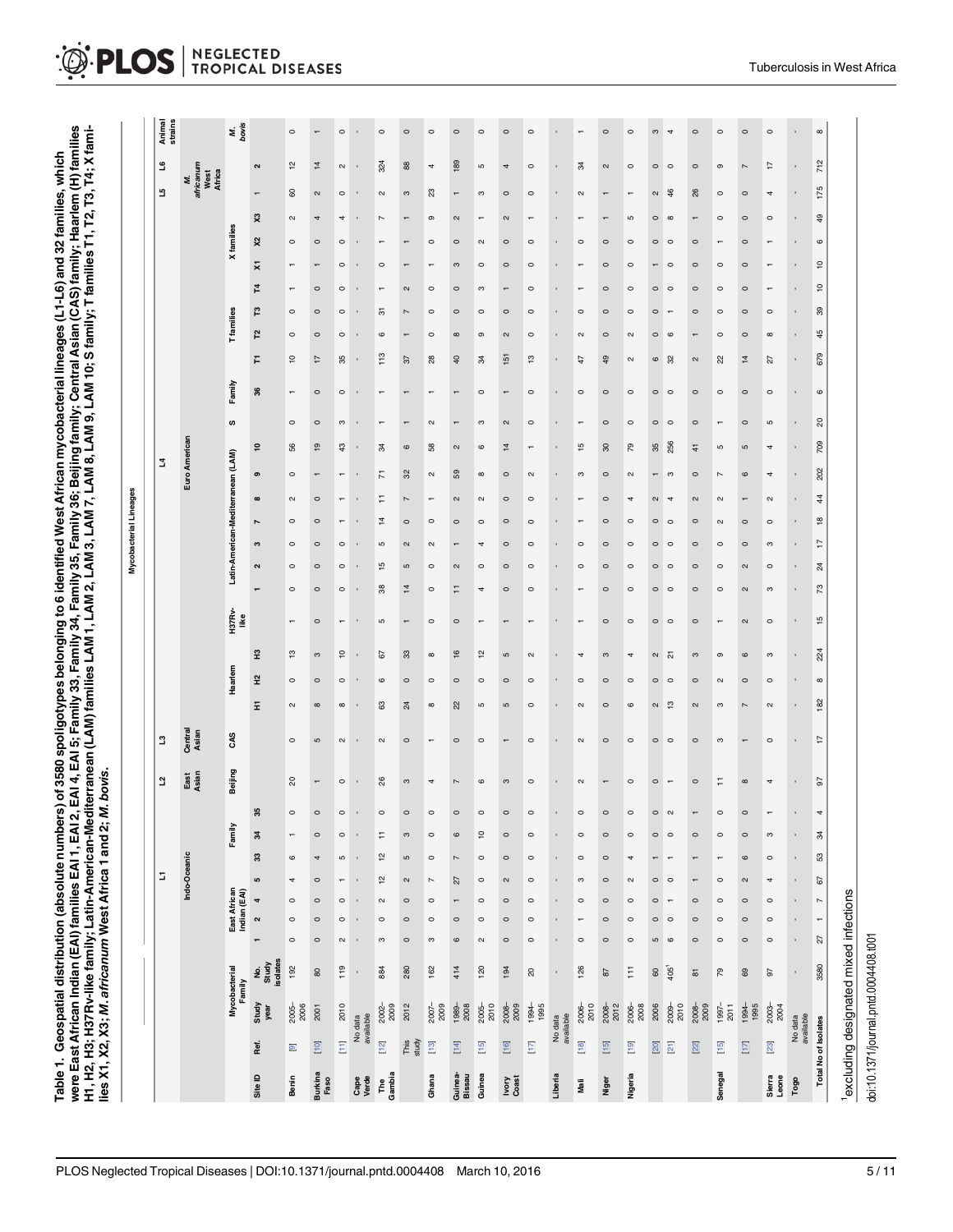<span id="page-5-0"></span>

[Fig 1. G](#page-3-0)eospatial distribution of major mycobacterial families within each lineage in West Africa. For each of the six present lineages, the major families are mapped. The eight overall major families highlighted with asterisks (\*) cause 84% of all pulmonary TB in the region and comprise M. africanum West Africa 1 (MAF1), *M. africanum* West Africa 2 (MAF2), LAM9, LAM10, Haarlem 1, Haarlem 3 and Beijing families.

doi:10.1371/journal.pntd.0004408.g001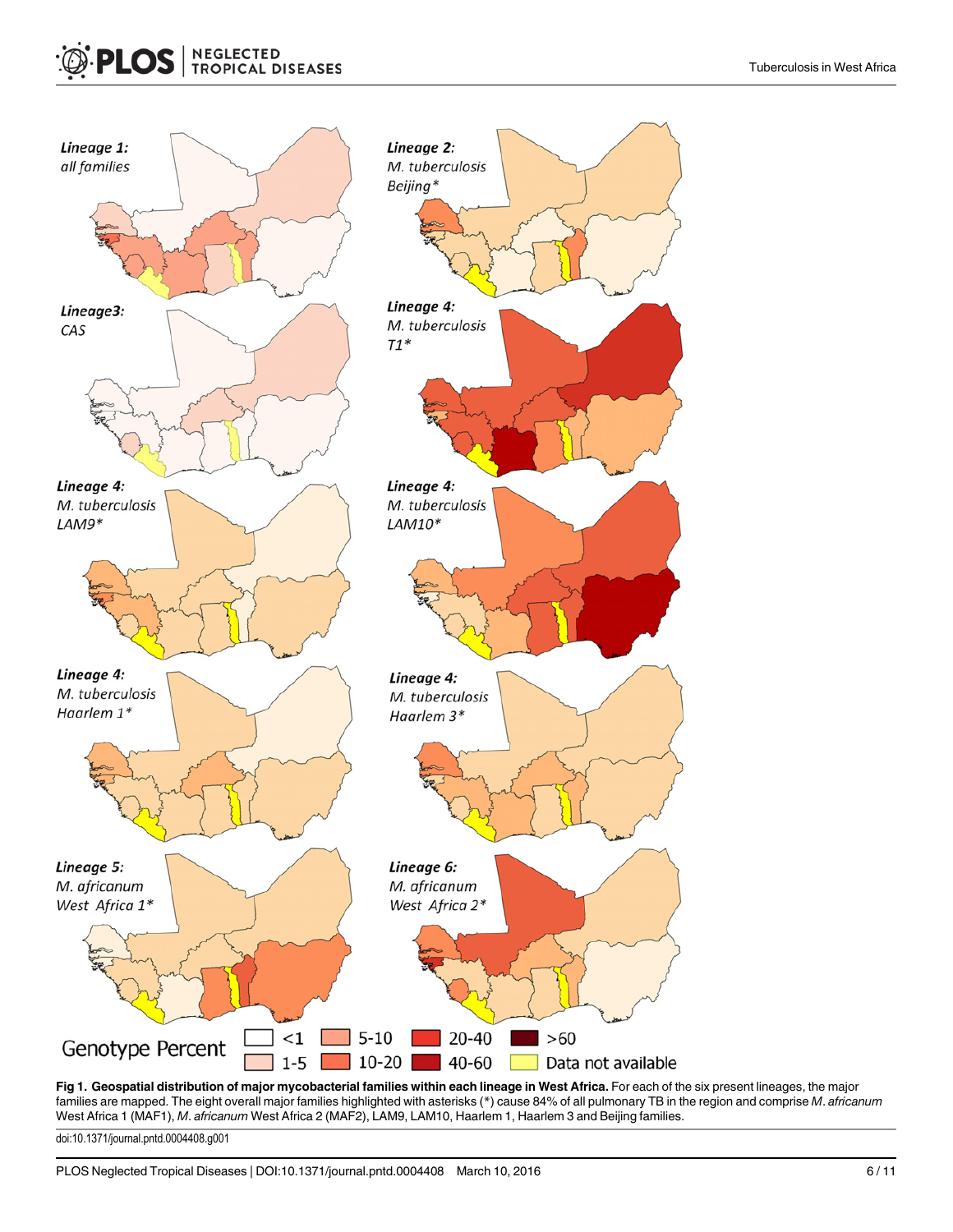<span id="page-6-0"></span>

[Fig 2. P](#page-3-0)hylogeographic analysis of major geographically restricted families using GenGIS. A.) Phylogeography, in which an UPGMA tree that includes MAF1, MAF2, Haarlem 3 and LAM10 spoligotypes, is superimposed onto the geographical distribution map. Each spoligotype in the tree is linked to its actual location on the map and the crossing-overs of connecting lines can be counted. In case of no geographical separation crossings of the connecting lines would occur at random. If less crossings are observed than expected by chance geographical separation occurs, as for instance, at a geographic tree axis angle of 228.1° of these major four families. B) Linear axis plot scanning for axis angles of the superimposed phylogenetic tree onto the map, in which geographic separation occurs. The red line indicates the minimum number of crossings that would have been expected by chance at significance level  $p = 0.001$ . Every orientation of the tree onto the map that results in less crossings than expected by chance (9759.5) lies below the line and indicates significant geographical separation and can be observed between 110°-131°, 151°- 170° and 217°- 270°. The most extreme geographical separation with the least crossings (9144) occurs at an angle of 228.1° (arrow) and is plotted in 2A.

doi:10.1371/journal.pntd.0004408.g002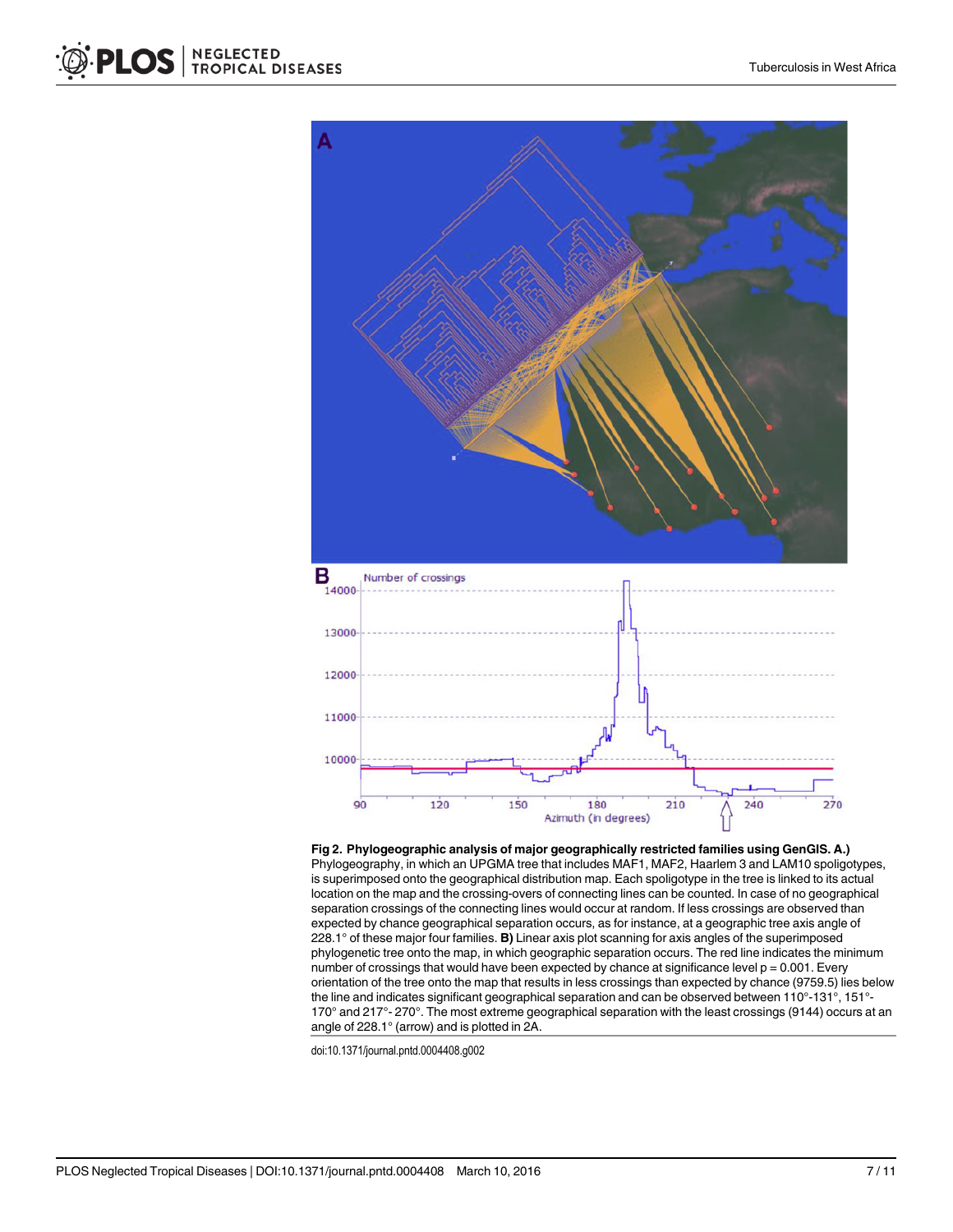<span id="page-7-0"></span>

[Fig 3. L](#page-3-0)ongitudinal development of the M. tuberculosis complex in The Gambia between 2002-2010. 1164 smear-positive pulmonary TB isolates were spoligotyped and assigned to lineages. We analyzed the longitudinal development of the six prevalent lineages over time, using logistic regression modelling for grouped data. As no lineage/time interaction or time as main effect was detected, the average prevalence and 95% confidence intervals for each lineage were estimated as follows: Euro-American: 57.2% (54.4%-60.0%); M. africanum West Africa 2 (MAF2): 35.4% (32.7%-38.2%); Indo-Oceanic: 4.3% (3.3%- 5.6%); East Asian (Beijing): 2.5% (1.7%-3.6%); M. africanum West Africa 1 (MAF1): 1.0% (0.4%-2.4%); East African Indian 0.8% (0.2%-3.2%).

doi:10.1371/journal.pntd.0004408.g003

distributed across the whole region, we find geographical variations of other families. While western West Africa shows a high genetic diversity from a multitude of mycobacterial families, the MTBc of Eastern West Africa is mainly composed of two dominant families (LAM10 and MAF1). Although other West and Central African countries observed a replacement of MAF1 and MAF2 with modern strains  $[10,11,14,27]$  $[10,11,14,27]$  $[10,11,14,27]$  $[10,11,14,27]$  $[10,11,14,27]$ , our longitudinal analysis from The Gambia did not confirm these findings and MAF2 remains an important cause of TB in the country. The exact mechanism of how MAF2 can maintain a stable prevalence of 35% over the last decade within The Gambia (despite a slower progression to disease when compared to M. tuberculosis [\[28](#page-10-0)]) is not fully understood.

Besides the known geographical divide of the two M. africanum lineages, we find for the first time geographical separation of major Euro-American families in West Africa. Due to this spatial variation previous research findings observed in one West African country/region are hardly generalizable to the sub-region. In addition, the unequal distribution has important implications for design of future trials. For instance, western West African countries with their high genetic diversity are appropriate settings for research that aims to test whether novel diagnostics or vaccine candidates work equally well against different MTBc families. In contrast, research on host genetics, benefitting from low diversity, would yield more robust results when conducted in eastern West Africa with predominant LAM10 and MAF1 families. To investigate the spreading of novel TB families, one can follow up on the geographical expansion of LAM10 or on recently introduced Beijing strains into Benin or Senegal. As first studies confirmed that the "ill-defined"T1 is not a monophyletic clade [[26](#page-10-0)], further research using more robust phylogenetic markers could focus on understanding the endemic MTBc composition T1-endemic countries.

The presented phylogeography also has limitations: first, we combined genotypic information, independent from respective collection strategies ranging from convenience to systematic sampling. Therefore data presented are a cross-sectional compilation of genotyping information between 1986–2012. Also, individual patient's treatment history, whether they presented as new or retreatment cases, was not systematically collected and has not been accounted for. In order to avoid over-interpretation of results, we agree that comparing differing sampling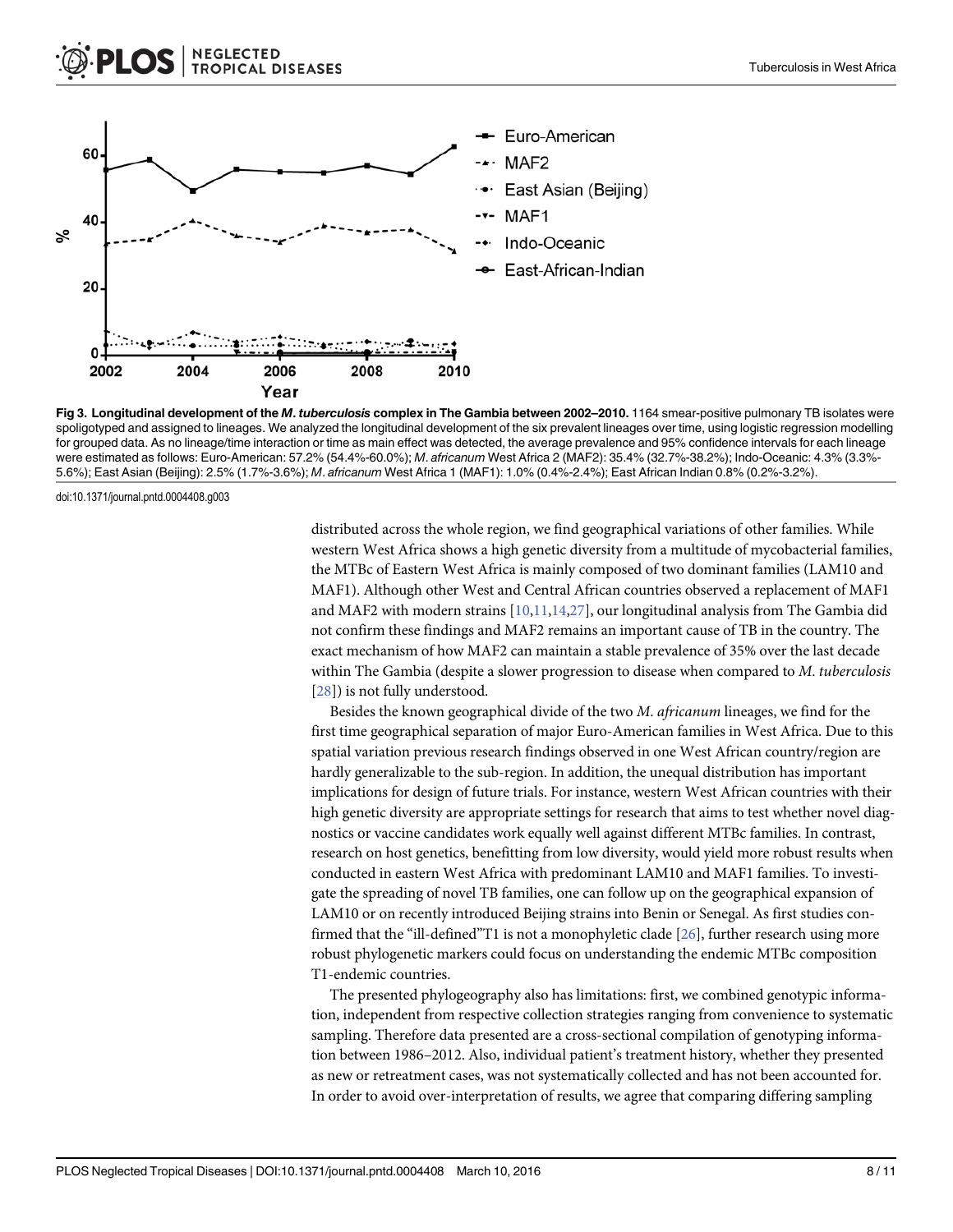<span id="page-8-0"></span>strategies is challenging, and we therefore limited our discussion to proportions of families with larger isolate numbers. Lastly, the families themselves consist of a multitude of strains characterised by specific spoligotypes (shared international types, SITs) and we did not study whether the local expansion of a family was driven by one or several individual proliferating SIT within the family.

Spoligotyping can be successfully used to assign the majority of mycobacterial isolates to one of the major mycobacterial lineages and their families [[4\]](#page-9-0). We appreciate that classification of mycobacteria in West Africa would ideally be based on whole genome sequencing (WGS) data, however, limited bioinformatics capacity combined with financial and infrastructural constraints did not allow high-throughput sequencing in most resource-limited West African countries to date.

By summarizing available and novel data, we showed significant geographical variation of the MTBc, which will impact on the overall outcome of clinical trials in any specific region. With the generated data researchers can consider the demonstrated spatial variation in the planning stage of respective future clinical TB trials.

# Supporting Information

[S1 Fig.](http://www.plosone.org/article/fetchSingleRepresentation.action?uri=info:doi/10.1371/journal.pntd.0004408.s001) A: Map of West Africa. West Africa consists of 15 countries, for 13 of which data was available for the present study; B: For the analysis of geographical separation of families we divided West Africa into a Western part ("blue"—Senegal, The Gambia, Guinea-Bissau, Guinea, Sierra Leone, Ivory Coast, Mali) and an Eastern part ("red"—Burkina Faso, Ghana, Benin, Niger and Nigeria).

(TIF)

[S2 Fig.](http://www.plosone.org/article/fetchSingleRepresentation.action?uri=info:doi/10.1371/journal.pntd.0004408.s002) UPGMA tree of 279 different Haarlem 3, M. africanum West Africa 1 & 2 and LAM10 spoligotypes used for GenGIS analysis. Leaves of the tree are labelled with the respective mycobacterial families. Due to the limitations of spoligotyping and misclassification of strains, one clade contains a mixture of MAF1 and MAF2 isolates. For the use in GenGIS we allowed for re-ordering of the leaf nodes, i.e. flipping of sub-trees around a leaf node. (PNG)

[S1 Table](http://www.plosone.org/article/fetchSingleRepresentation.action?uri=info:doi/10.1371/journal.pntd.0004408.s003). Univariate logistic regression analysis demonstrating that presence of genotypes can serve as significant predictors for Western (Gambia, Guinea-Bissau, Guinea, Sierra Leone, Ivory Coast, Mali, Senegal) and Eastern (Benin, Burkina Faso, Ghana, Niger, Nigeria) West Africa.

(DOCX)

#### Author Contributions

Conceived and designed the experiments: FG SK ME EA. Performed the experiments: ME SK OS. Analyzed the data: FG LK BCdJ SK OS BOA. Contributed reagents/materials/analysis tools: BCdJ MA DB. Wrote the paper: FG LK.

#### References

- [1.](#page-1-0) UNDP (2014) The 2014 Human Development Report—Sustaining Human Progress: Reducing Vulnerabilities and Building Resilience.
- [2.](#page-1-0) Nahid P, Bliven EE, Kim EY, Mac Kenzie WR, Stout JE, et al. (2010) Influence of M. tuberculosis lineage variability within a clinical trial for pulmonary tuberculosis. PLoS One 5: e10753. doi: [10.1371/](http://dx.doi.org/10.1371/journal.pone.0010753) [journal.pone.0010753](http://dx.doi.org/10.1371/journal.pone.0010753) PMID: [20505778](http://www.ncbi.nlm.nih.gov/pubmed/20505778)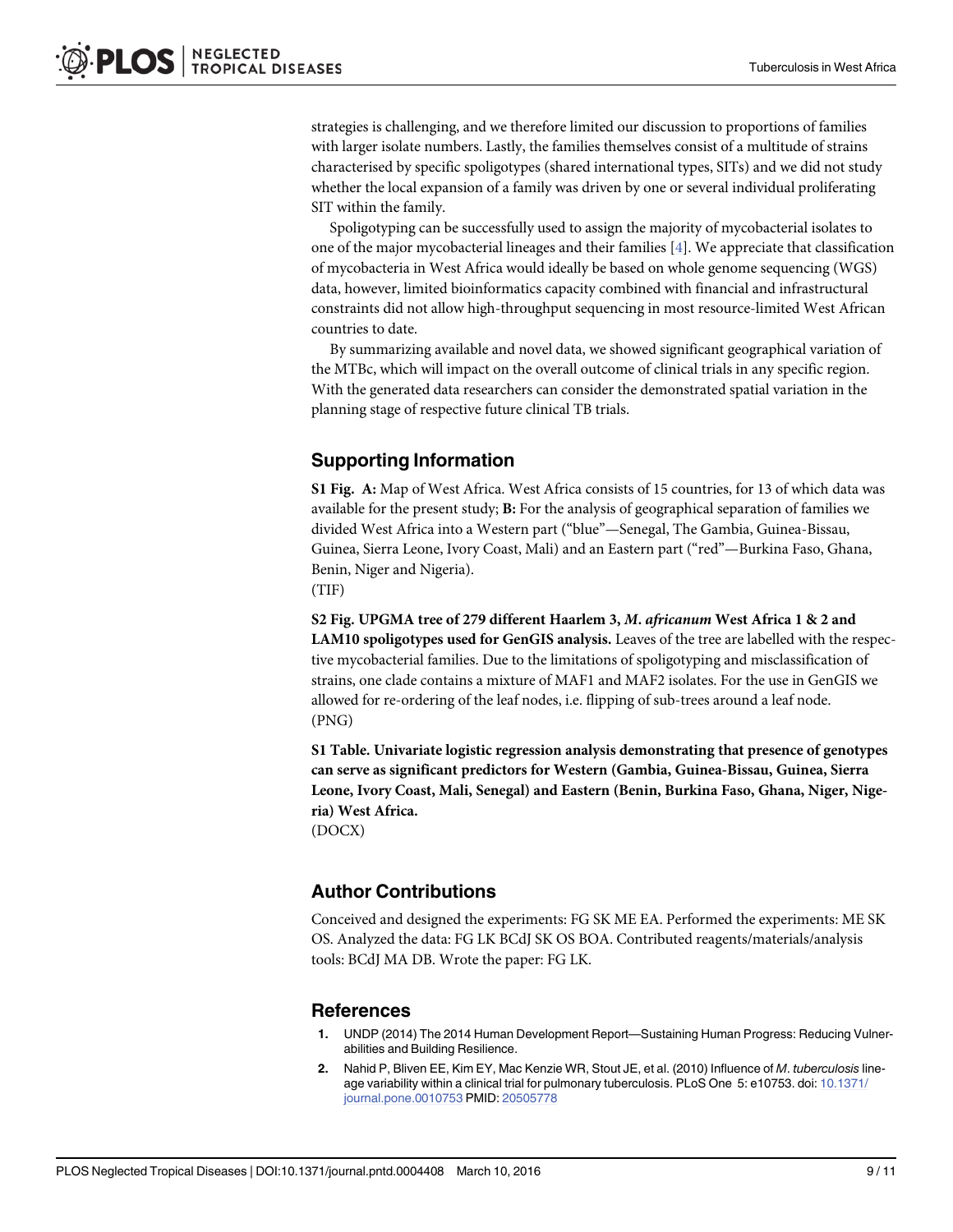- <span id="page-9-0"></span>[3.](#page-1-0) Comas I, Homolka S, Niemann S, Gagneux S (2009) Genotyping of genetically monomorphic bacteria: DNA sequencing in Mycobacterium tuberculosis highlights the limitations of current methodologies. PLoS One 4: e7815. doi: [10.1371/journal.pone.0007815](http://dx.doi.org/10.1371/journal.pone.0007815) PMID: [19915672](http://www.ncbi.nlm.nih.gov/pubmed/19915672)
- [4.](#page-2-0) Vitol I, Driscoll J, Kreiswirth B, Kurepina N, Bennett KP (2006) Identifying Mycobacterium tuberculosis complex strain families using spoligotypes. Infect Genet Evol 6: 491–504. PMID: [16632413](http://www.ncbi.nlm.nih.gov/pubmed/16632413)
- [5.](#page-2-0) Aminian M, Shabbeer A, Bennett KP (2010) A conformal Bayesian network for classification of Mycobacterium tuberculosis complex lineages. BMC Bioinformatics 11 Suppl 3: S4. doi: [10.1186/1471-](http://dx.doi.org/10.1186/1471-2105-11-S3-S4) [2105-11-S3-S4](http://dx.doi.org/10.1186/1471-2105-11-S3-S4) PMID: [20438651](http://www.ncbi.nlm.nih.gov/pubmed/20438651)
- [6.](#page-2-0) Parks DH, Porter M, Churcher S, Wang S, Blouin C, et al. (2009) GenGIS: A geospatial information system for genomic data. Genome Res 19: 1896–1904. doi: [10.1101/gr.095612.109](http://dx.doi.org/10.1101/gr.095612.109) PMID: [19635847](http://www.ncbi.nlm.nih.gov/pubmed/19635847)
- [7.](#page-2-0) Allix-Beguec C, Harmsen D, Weniger T, Supply P, Niemann S (2008) Evaluation and strategy for use of MIRU-VNTRplus, a multifunctional database for online analysis of genotyping data and phylogenetic identification of Mycobacterium tuberculosis complex isolates. J Clin Microbiol 46: 2692–2699. doi: [10.](http://dx.doi.org/10.1128/JCM.00540-08) [1128/JCM.00540-08](http://dx.doi.org/10.1128/JCM.00540-08) PMID: [18550737](http://www.ncbi.nlm.nih.gov/pubmed/18550737)
- [8.](#page-2-0) Hill PC, Ota MO (2010) Tuberculosis case-contact research in endemic tropical settings: design, conduct, and relevance to other infectious diseases. Lancet Infect Dis 10: 723–732. doi: [10.1016/S1473-](http://dx.doi.org/10.1016/S1473-3099(10)70164-X) [3099\(10\)70164-X](http://dx.doi.org/10.1016/S1473-3099(10)70164-X) PMID: [20883968](http://www.ncbi.nlm.nih.gov/pubmed/20883968)
- [9.](#page-4-0) Gehre F, Antonio M, Faihun F, Odoun M, Uwizeye C, et al. (2013) The first phylogeographic population structure and analysis of transmission dynamics of M. africanum West African 1—combining molecular data from Benin, Nigeria and Sierra Leone. PLoS One 8: e77000. doi: [10.1371/journal.pone.0077000](http://dx.doi.org/10.1371/journal.pone.0077000) PMID: [24143198](http://www.ncbi.nlm.nih.gov/pubmed/24143198)
- [10.](#page-4-0) Godreuil S, Torrea G, Terru D, Chevenet F, Diagbouga S, et al. (2007) First molecular epidemiology study of Mycobacterium tuberculosis in Burkina Faso. J Clin Microbiol 45: 921-927. PMID: [17251410](http://www.ncbi.nlm.nih.gov/pubmed/17251410)
- [11.](#page-4-0) Gomgnimbou MK, Refregier G, Diagbouga SP, Adama S, Kabore A, et al. (2012) Spoligotyping of Mycobacterium africanum, Burkina Faso. Emerg Infect Dis 18: 117–119. doi: [10.3201/eid1801.](http://dx.doi.org/10.3201/eid1801.110275) [110275](http://dx.doi.org/10.3201/eid1801.110275) PMID: [22257494](http://www.ncbi.nlm.nih.gov/pubmed/22257494)
- [12.](#page-4-0) Gehre F, Antonio M, Otu JK, Sallah N, Secka O, et al. (2013) Immunogenic Mycobacterium africanum strains associated with ongoing transmission in The Gambia. Emerg Infect Dis 19: 1598-1604. doi: [10.](http://dx.doi.org/10.3201/eid1910.121023) [3201/eid1910.121023](http://dx.doi.org/10.3201/eid1910.121023) PMID: [24050158](http://www.ncbi.nlm.nih.gov/pubmed/24050158)
- [13.](#page-4-0) Yeboah-Manu D, Asante-Poku A, Bodmer T, Stucki D, Koram K, et al. (2011) Genotypic diversity and drug susceptibility patterns among M. tuberculosis complex isolates from South-Western Ghana. PLoS One 6: e21906. doi: [10.1371/journal.pone.0021906](http://dx.doi.org/10.1371/journal.pone.0021906) PMID: [21779354](http://www.ncbi.nlm.nih.gov/pubmed/21779354)
- [14.](#page-4-0) Groenheit R, Ghebremichael S, Svensson J, Rabna P, Colombatti R, et al. (2011) The Guinea-Bissau family of Mycobacterium tuberculosis complex revisited. PLoS One 6: e18601. doi: [10.1371/journal.](http://dx.doi.org/10.1371/journal.pone.0018601) [pone.0018601](http://dx.doi.org/10.1371/journal.pone.0018601) PMID: [21533101](http://www.ncbi.nlm.nih.gov/pubmed/21533101)
- [15.](#page-4-0) Gehre F, Ejo M, Fissette K, de Rijk P, Uwizeye C, et al. (2014) Shifts in Mycobacterial Populations and Emerging Drug-Resistance in West and Central Africa. PLoS One 9: e110393. doi: [10.1371/journal.](http://dx.doi.org/10.1371/journal.pone.0110393) [pone.0110393](http://dx.doi.org/10.1371/journal.pone.0110393) PMID: [25493429](http://www.ncbi.nlm.nih.gov/pubmed/25493429)
- [16.](#page-4-0) Ouassa T, Borroni E, Loukou GY, Faye-Kette H, Kouakou J, et al. (2012) High prevalence of shared international type 53 among Mycobacterium tuberculosis complex strains in retreated patients from Cote d'Ivoire. PLoS One 7: e45363. doi: [10.1371/journal.pone.0045363](http://dx.doi.org/10.1371/journal.pone.0045363) PMID: [23028962](http://www.ncbi.nlm.nih.gov/pubmed/23028962)
- [17.](#page-4-0) Niang MN, de la Salmoniere YG, Samb A, Hane AA, Cisse MF, et al. (1999) Characterization of M. tuberculosis strains from west African patients by spoligotyping. Microbes Infect 1: 1189–1192. PMID: [10580274](http://www.ncbi.nlm.nih.gov/pubmed/10580274)
- [18.](#page-4-0) Traore B, Diarra B, Dembele BP, Somboro AM, Hammond AS, et al. (2012) Molecular strain typing of Mycobacterium tuberculosis complex in Bamako, Mali. Int J Tuberc Lung Dis 16: 911–916. doi: [10.](http://dx.doi.org/10.5588/ijtld.11.0397) [5588/ijtld.11.0397](http://dx.doi.org/10.5588/ijtld.11.0397) PMID: [22508197](http://www.ncbi.nlm.nih.gov/pubmed/22508197)
- [19.](#page-4-0) Ani A, Bruvik T, Okoh Y, Agaba P, Agbaji O, et al. (2010) Genetic diversity of Mycobacterium tuberculosis Complex in Jos, Nigeria. BMC Infect Dis 10: 189. doi: [10.1186/1471-2334-10-189](http://dx.doi.org/10.1186/1471-2334-10-189) PMID: [20579382](http://www.ncbi.nlm.nih.gov/pubmed/20579382)
- [20.](#page-4-0) Cadmus S, Palmer S, Okker M, Dale J, Gover K, et al. (2006) Molecular analysis of human and bovine tubercle bacilli from a local setting in Nigeria. J Clin Microbiol 44: 29–34. PMID: [16390943](http://www.ncbi.nlm.nih.gov/pubmed/16390943)
- [21.](#page-4-0) Lawson L, Zhang J, Gomgnimbou MK, Abdurrahman ST, Le Moullec S, et al. (2012) A molecular epidemiological and genetic diversity study of tuberculosis in Ibadan, Nnewi and Abuja, Nigeria. PLoS One 7: e38409. doi: [10.1371/journal.pone.0038409](http://dx.doi.org/10.1371/journal.pone.0038409) PMID: [22723859](http://www.ncbi.nlm.nih.gov/pubmed/22723859)
- [22.](#page-4-0) Thumamo BP, Asuquo AE, Abia-Bassey LN, Lawson L, Hill V, et al. (2012) Molecular epidemiology and genetic diversity of Mycobacterium tuberculosis complex in the Cross River State, Nigeria. Infect Genet Evol 12: 671–677. doi: [10.1016/j.meegid.2011.08.011](http://dx.doi.org/10.1016/j.meegid.2011.08.011) PMID: [21878397](http://www.ncbi.nlm.nih.gov/pubmed/21878397)